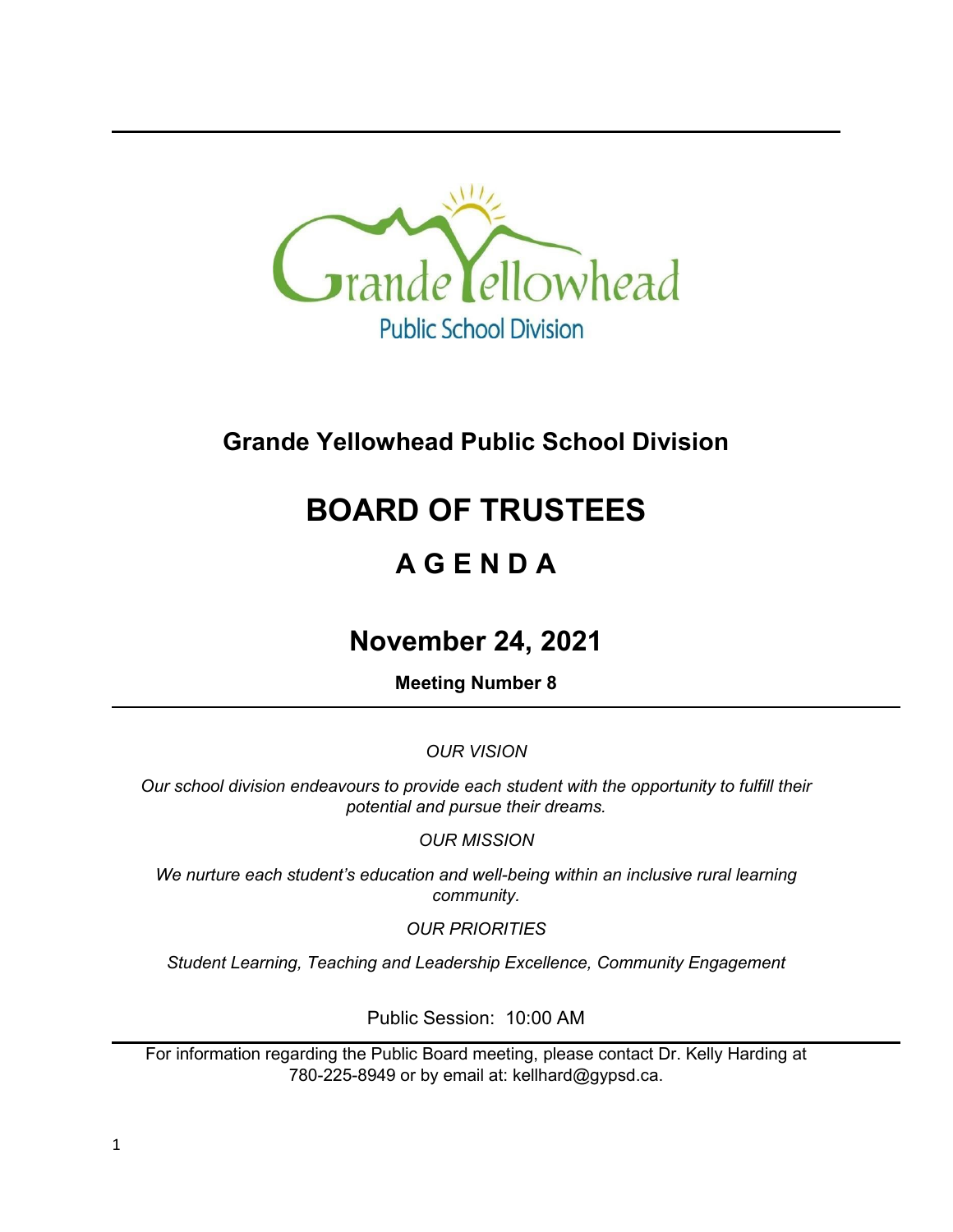# **Grande Yellowhead Public School Division BOARD OF TRUSTEES REGULAR MEETING**

# **November 24th, 2021**

# **Meeting #8**

Public Session 10:00 AM

## Grande Yellowhead Public School Division

[Join with Google Meet](https://meet.google.com/jtp-anbt-tus?authuser=0&hs=122)

meet.google.com/jtp-anbt-tus

# **A G E N D A**

# 1. **CALL TO ORDER at 10:00 AM**

- 1.1. National Anthem
- 1.2. Land Acknowledgement
- 1.3. Announcements
- 1.4. Changes to the Agenda
- 1.5. Approval of the Agenda

## 2. **APPROVAL OF MINUTES**

2.1. Regular Public Board Meeting of November 10<sup>th</sup>, 2021

# 3. **BUSINESS ARISING FROM THE MINUTES**

# 4. **DELEGATION / PRESENTATION**

# 5. **BOARD CHAIR REPORT**

5.1. Correspondence and Information

5.1.1 Key Association Resolutions at ASBA Fall General Meeting: Draft K-6 curriculum; Increased funding for Student **Transportation** 

5.1.2 Key Association Resolutions at PSBAA Fall General Meeting

# 6. **SUPERINTENDENT'S REPORT**

6.1. Superintendent's Report

# 7. **PUBLIC QUESTION PERIOD**

# 8. **ACTION ITEMS**

- 8.1. Old None
- 8.2. New
	- 8.2.1. Audited Financial Statements for the year ending August 31, 2021